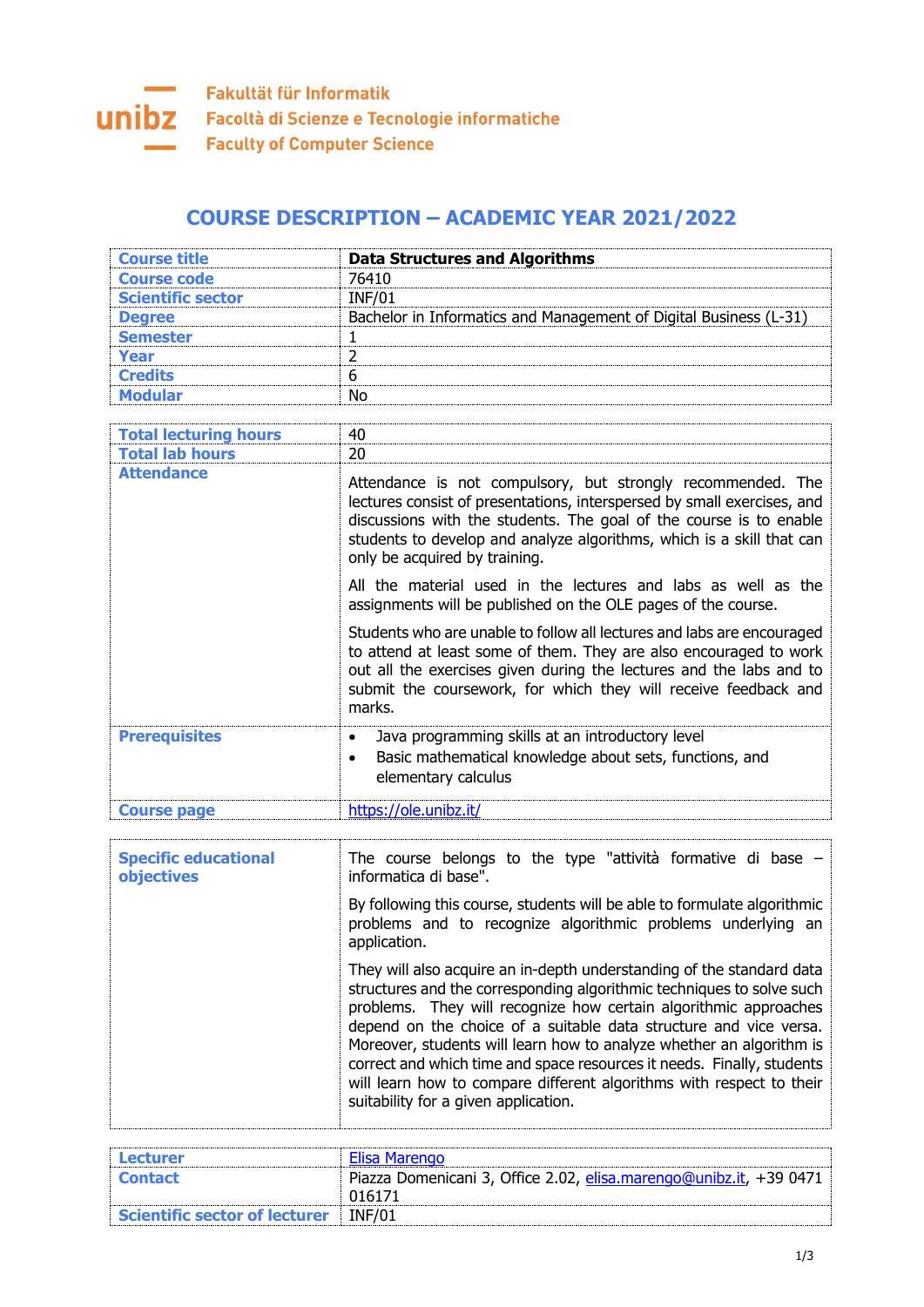## Fakultät für Informatik **UNIDZ** Facoltà di Scienze e Tecnologie informatiche **Faculty of Computer Science**

| <b>Teaching language</b><br><b>Office hours</b><br><b>Lecturing Assistant (if any)</b><br><b>Contact LA</b><br><b>Office hours LA</b> | English<br>On appointment (arrange beforehand by email).<br><b>Ivan Donadello</b><br>Piazza Domenicani 3, ivan.donadello@unibz.it<br>On appointment (arrange beforehand by email).                                                                                                                   |
|---------------------------------------------------------------------------------------------------------------------------------------|------------------------------------------------------------------------------------------------------------------------------------------------------------------------------------------------------------------------------------------------------------------------------------------------------|
| <b>List of topics</b>                                                                                                                 | Searching and sorting<br>Divide and conquer algorithms<br>Analysis of algorithms: correctness and complexity<br>Abstract data types: stacks, queues, priority queues, maps<br>Dynamic data structures and associated algorithms: linked lists<br>and trees<br>Graphs and elementary graph algorithms |
| <b>Teaching format</b>                                                                                                                | Frontal lectures and labs                                                                                                                                                                                                                                                                            |

| <b>Assessment</b>                                                | The assessment is based on a written final exam and coursework<br>assignments. The written exam consists of questions to verify<br>knowledge, questions that assess the ability to apply knowledge<br>acquired in the course, and small exercises. The assignments consist<br>of exercises to apply knowledge acquired in the lectures and<br>experiments, on which the students have to report.<br>Passing the written exam is mandatory. The coursework assignments<br>are optional. The marks are valid during the three exam sessions<br>following the teaching of the course.                                                                                            |
|------------------------------------------------------------------|-------------------------------------------------------------------------------------------------------------------------------------------------------------------------------------------------------------------------------------------------------------------------------------------------------------------------------------------------------------------------------------------------------------------------------------------------------------------------------------------------------------------------------------------------------------------------------------------------------------------------------------------------------------------------------|
| <b>Assessment language</b>                                       | English                                                                                                                                                                                                                                                                                                                                                                                                                                                                                                                                                                                                                                                                       |
| <b>Assessment Typology</b>                                       | Monocratic                                                                                                                                                                                                                                                                                                                                                                                                                                                                                                                                                                                                                                                                    |
| <b>Evaluation criteria and</b><br>criteria for awarding<br>marks | There are no requirements for attending the final exam.<br>To pass the course, the written exam has to be passed.<br>In the written exam, students have to apply techniques taught in the<br>course in a defined setting and have to develop algorithms for new<br>problems. The algorithms developed have to be analyzed with respect<br>to correctness and efficiency. The answers are marked according to<br>their correctness, the suitability of the algorithms developed, and the<br>validity and clarity of the analysis.<br>In the coursework assignments, students have to develop solutions<br>for algorithmic problems and analyze their solutions with respect to |